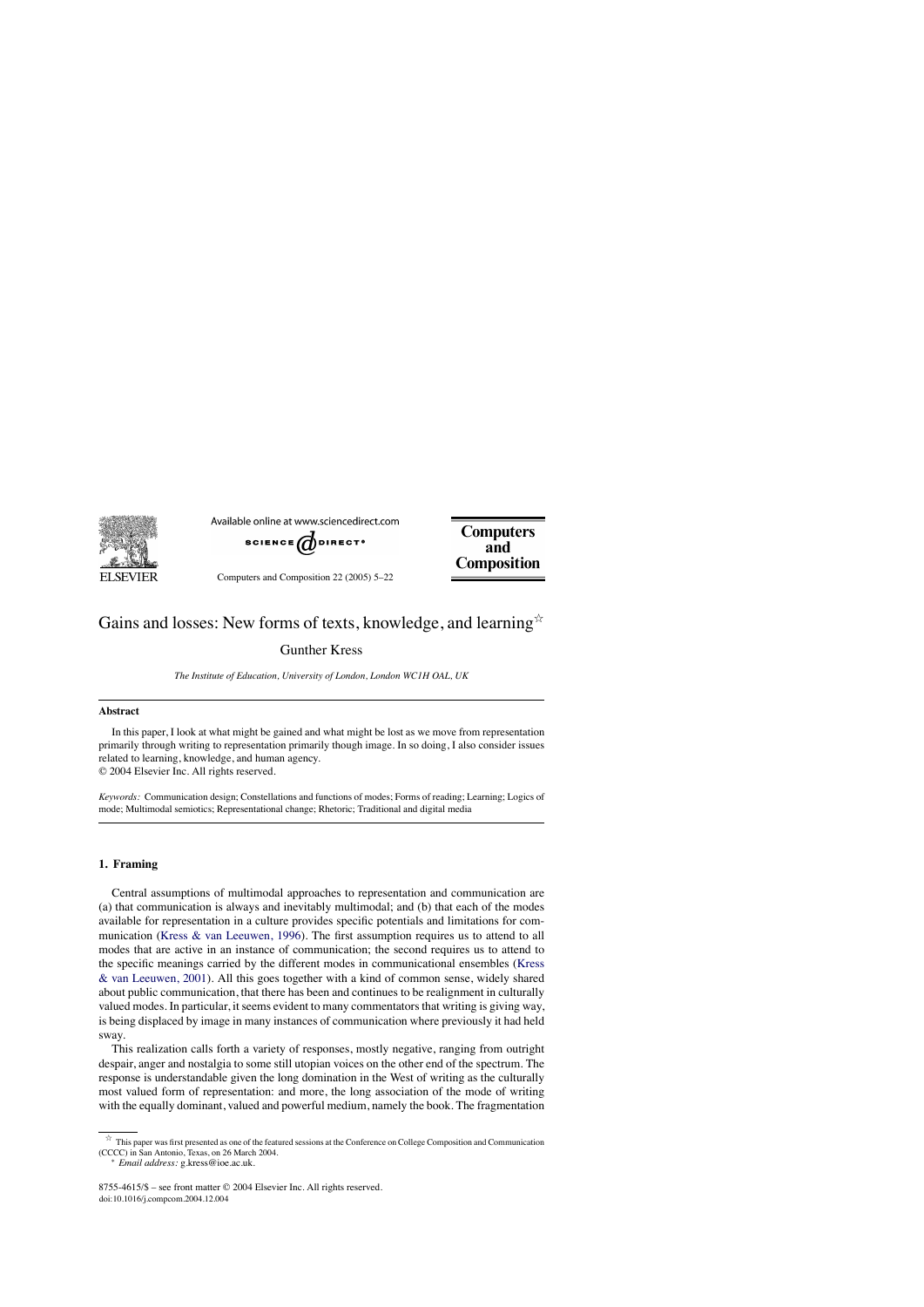of the constellation of mode of writing and medium of book has given rise to wide cultural pessimism: responses ranging from the attempts to reimpose the communicational givens of the past, in school curricula for instance, to intemperate outbursts in the various media; with political, social, economic and cultural decline often all wound up together with this phenomenon in representation and communication.

The issue—given that representation, especially in the linguistic modes of speech and writing, is so closely bound up with social and ethical values—cannot be debated at the level of representation alone. It does, always, have to be seen in the wider framework of economic, political, social, cultural and technological changes. This is so because on the one hand representation is used as a metaphor for social, cultural, and ethical issues, and because on the other hand representational changes do not happen in isolation. The technologies of representation and those of communication and/or dissemination are everywhere bound up with the larger, wider changes in the (global) economy, in social and political changes, and in accompanying ethnic and cultural changes. Nor can technology by itself be treated as causal. It too ties in with and is rolled up everywhere in this complex. None of this is new. Yet it needs to be reiterated each time the issue is discussed, in mantra like fashion. Representation and communication are motivated by the social; its effects are outcomes of the economic and the political. To think or act otherwise is to follow phantoms.

# **2. A revolution in the constellation of modes and media**

In this context, the purpose of my talk is to provide essential ways of making sense of the changes in the landscape of communication, provide means of describing and analysing what is going on, and to provide means of navigating between the Scylla of nostalgia and pessimism and the Charybdis of unwarranted optimism. Tools are needed that will allow us to describe what is going on, and theories are needed that can integrate such descriptions into explanatory frameworks. In this context, the emergence of multimodality as a focus in representation, linked for me with a social semiotic theory to account for meaning making, offers the theoretical and descriptive possibility of looking at the issue of changes in representation in a historical perspective, freed from either nostalgia and despair or utopianism. It offers the possibility of a relatively clear assessment of what I call "gains and losses" both representationally and communicationally.

The semiotic changes are vast enough to warrant the term 'revolution', of two kinds; of the modes of representation on the one hand, from the centrality of writing to the increasing significance of image; and of the media of dissemination on the other, from the centrality of the medium of the book to the medium of the screen. The fact that these occur as constellations—medium of book with mode of writing and now medium of screen with mode of image—means that the effect has been experienced in an amplified form. The distinct cultural technologies for representation and for dissemination have become conflated—and not only in popular commonsense, so that the decline of the book has been seen as the decline of writing and vice versa.

I use the term "mode" for the culturally and socially produced resources for representation and "medium" as the term for the culturally produced means for distribution of these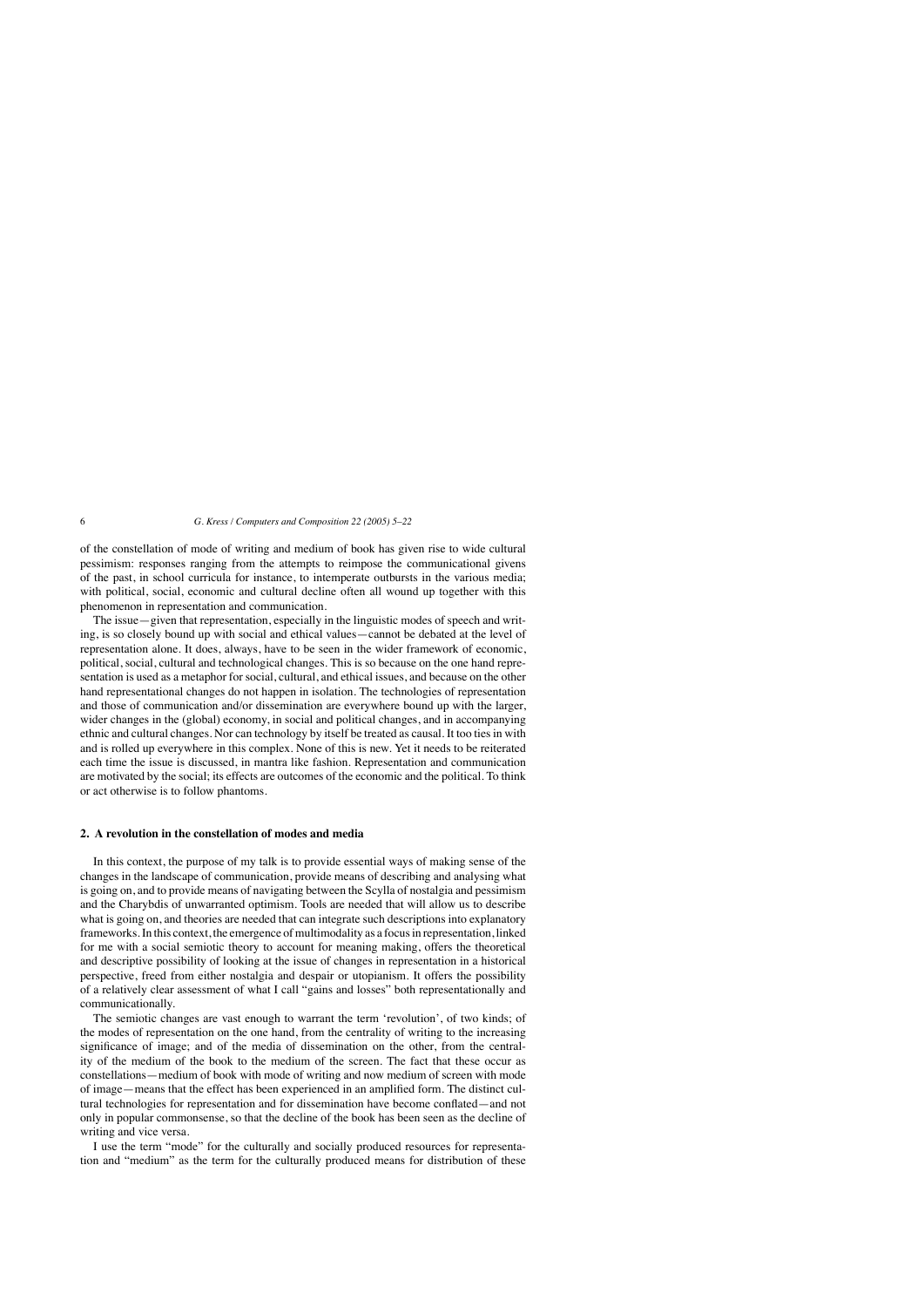representations-as-meanings, that is, as messages. These technologies—those of representation, the modes and those of dissemination, the media—are always both independent of and interdependent with each other. Each has its own quite specific powers and effects. As the constellation of book and writing had been so close and had existed over such long durations, the effects of each separately and of both jointly had not been separated out. It is essential that this should be done: They are distinct, with distinct affordances (for the modes) and distinct facilities (for the media) [\(Kress, 2003\).](#page-17-0) To give just one, though a central effect of the facilities of the media, we can look at the figure of the author in relation to the medium of the book, especially in its traditional form, compared to the role of the author in relation to the medium of the screen.

What did this author know? As the author, J.W. [Simms \(1946\)](#page-17-0) knew two things: He knew about his audience and he knew about his subject matter. About his audience he said, in the preface, "The prime instinct of almost any boy will be to make and to create. At seven he will 'wire' the whole house with his telephone system made from empty tins connected with varying lengths of string... His elder brother will improve on this by purchasing a crystal, a telephone receiver, a..." In other words, the author had insight into the life-world of his audience, and it is this that enabled him to assemble the materials that served to meet the second requirement; assembling and presenting the knowledge required for a specific need of the reader in that life-world. The author knew about the reader's world, and that enabled him to work on the reader's behalf to assemble the knowledge that would serve to meet a specific need in this instance. This knowledge was presented in chapters, each a coherent part of an overall body of knowledge presented in orderly fashion in the succession of chapters.

At this point, it is instructive to look at how this knowledge is set out: The chapters are numbered, and the assumption is that there is an apparent building from chapter to chapter: They are not to be read out of order. At the level of chapters, order is fixed. It is also fixed within the chapters and on the page in the reading path that organizes the reader's encounter with the text on the page. We start at the top left corner, move across the page, start at the left of the next line, and so on. Order is firmly coded: the order of chapters, the order pages, of lines and of the line, and, of course, within lines as language, the order of syntax. Within this order, the reader encounters the respective entities to be read: textual, lexical, grammatical and/or syntactic entities—chapters, paragraphs, lines; words, letters, punctuation marks, spaces. Socalled proper reading had assumed that the reader adhered to this order; the notions of "reading against the grain" or "resistant reading" are of a much greater recency than this text—first published in 1920 ([Kress, 1984/1989\).](#page-17-0)

We might stay with this example for a moment longer to see how reading worked. If order was fixed, as the order given by the author and naturalized by centuries of conventions of reading, then what was the reader's task, and what or where was the reader's freedom to act? My answer is that though order was given, strict, and in many ways fixed, the elements that the reader encountered along the route were quite open. Words are (relatively) empty entities—in a semiotic account they are signifiers to be filled with meaning rather than signs full of meaning, and the task of the reader is to fill these relatively vacant entities with her or his meaning. This is the task we call interpretation, namely interpreting what sign the writer may have intended to make with this signifier. We can easily check this with any text, though we will need to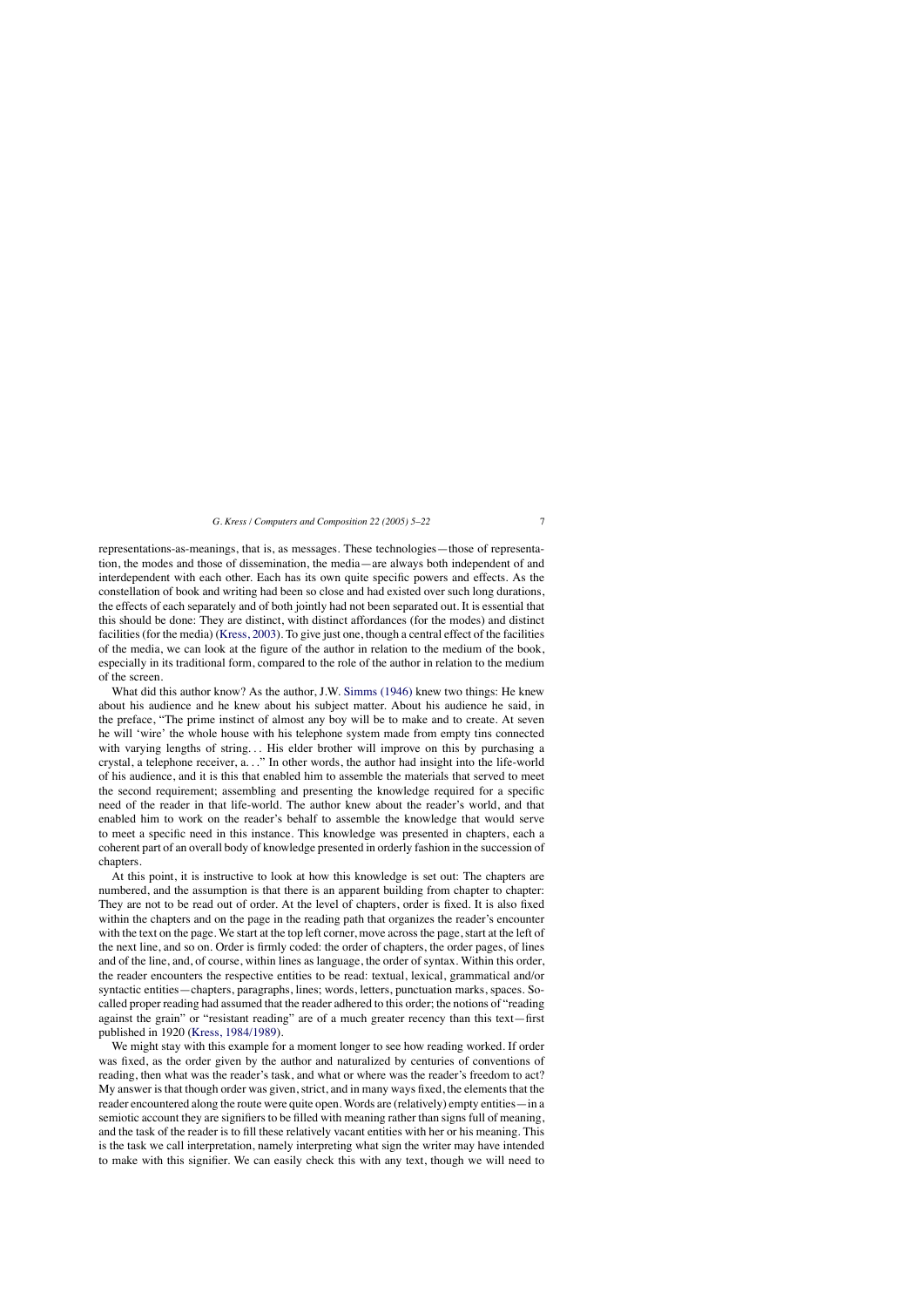race<br>67

 $\overline{8}_3$ 

#### <span id="page-3-0"></span> $\mathbf{R}$ THE BOY ELECTRICIAN CHAPTER V

ELECTRO-MAGNETISM AND MAGNETIC INDUCTION Certed's Experiment-The Magnetic Field about a Wire carrying<br>
Current-The Hagnetic Field about a Wire carrying<br>
Current-The Heron Core-The Principle of an Electro-<br>
Electro-motive-force--- Magnetic Induction-<br>
Electro-moti

CHAPTER VI

#### ELECTRICAL UNITS

 $77$ Assumation Contract Relations-Resistance-Potential Difference<br>
Cloctrical Properties of Materials-Resistance-Potential Difference<br>
Temperature-Unit of Pressure-Unit of Current-Unit of Quancity<br>
-Unit of Baresy-Unit of Pres

### **CHAPTER VII** DIRECT CURRENT CIRCUITS

Potential Drop-Water Analogy-Ohm's Law-Simple Series<br>Circuit-Parallel Circuits-Series-parallel Circuits.

#### CHAPTER VIII

ALTERNATING CURRENT CIRCUITS

# 89 Microsoftonic School (Microsoftonic School (Microsoftonic Microsoftonic Capital Capital Capital Capital Capital Capital Capital Capital Capital Capital Capital Capital Capital Capital Capital Capital Capital Capital Capita

#### **CHAPTER IX**

WIRES, CABLES, SWITCHES, FUSES 100 Conductors -- Insulators -- Single Wires --- Stranded Wires --- V.I.R.<br>Cable--- Cables for Special Purposes--- Rubber Substitutes--- Polyvinyl-<br>Cable--- Cables for Special Purposes--- Rubber Substitutes--- Polyvinyl--<br>Term

### CHAPTER X

ELECTRICAL MEASURING INSTRUMENTS  $111$ SCI ANARONAL MARINI INSTRUMENTS (Subanoscope-Asta Calvanoscope-Asta Calvanoscope-Asta Calvanoscope-Asta Calvanoscope-Asta Calvanoscope-Asta Calvanoscope-Asta Calvanoscope-Asta Calvanoscope-Asta Calvanoscope-Asta Calvanosco -<br>Astatic

 $(a)$ 

 $(h)$ 

#### 26 THE BOY ELECTRICIAN

26 THE BOY EVERTIC IAN INCORDITY (WHOM BEH) In the eighteenth century, when Benjamin Franklin performed his farmous kite experiment, electricity onsal believed to be a sort of quantities and stored in resolution to discus

kit flew higher.<br>
The rain soon began to fall heavily, compelling Franklin and his<br>
it on the refuge under a near-by shed. The heavy kite, wet with<br>
water, was sailing sluggishly, when suddenly a huge low-lying<br>
black clou to come rapidly.

to come rapidly, when states mass, notes when the last results of the signal motated the silk ribbon and the key. There was not a signa. Had he failed  $?$  Suddenly the loose fibres of the twire erected themeckes. The mome

the same kind of ittle sparks that he had made hundreds of times<br>with a *glass tabe*. Then as the storm abated and the clouds swept of towards the<br>mountains and the kite flew lazily in the blue, the face of Franklin<br>mounta

The cause of lightning is the accumulation of the electric charges

#### CONTRNTS CHAPTER XI глав<br>120

TRANSFORMERS The Transformer—Step-up Transformers—Step-down Transform—An Experimental Transformer—The Core—The Windings—Arraing the Transformers (Step-down Sperimental Details)<br>Ing the Switches—Connecting and Mounting the Transforme<br>De .<br>Transform<br>ngs—Arra

### CHAPTER XII

**GENERATORS** EXAIONS The Difficulties of building a Dynamo—The Principle of the Alternator and the Directe-current Dynamo—A 10-watt Dynamo—The Field Teld Teld The Amature—The Commutator—The Windings—The Base<br>Teld The Bearings—The Base<br>

### CHAPTER XIII

corruct Monoms<br>
Thomas Davenport—His First Electric Motor—A Simple Electric<br>
Motor—The Simplex Motor—The Armature—Making the Field<br>
Magnet—The Desirum - The Commutation dariance Hosten<br>
Magnet—The Desirum - The Commutatio the Lamir<br>Three-pha

#### CHAPTER XIV

**ELECTRIC MOTORS** 

167 RECTIFIERS TTIFIERS<br>Types of Rectifiers—Chemical—Valves—Metal—Mercury Arc—<br>Mechanical…

#### **CHAPTER XV**

TRANSMISSION AND DISTRIBUTION  $171$ ANSILISATION TO USE ALLOWED TRISPERSION COMPARISON COMPARISON CONSULTING THE EIGE OF COMPARING THE SURFACTURE THE STATE THE STATE THE PLANE TO THE TRISPERSION CONTROL THE STATE THAT HAS CONTROL TRISPERSION THAT THE TRISPER

#### CHAPTER XVI

**ELECTRIC TRACTION** 178 The Track-Rails-Gradient Posts-Electric Locos-The Master Controller-The 'Dead Man's Handle'-Multiple-unit Trains-The Brakes-Tube Trains-Signals-The Trolley-bus-

 $\overline{27}$ 

 $\overline{9}$ 

143

155

STATIC ELECTRICITY in the clouds, the electricity residing on the surface of the particles

 $\texttt{ST-ATE}$  are a  $\texttt{ST-ATE}$  as the condition of the contrident of the condition of water join to develop the condition of the conditional of the condition of the condition of the condition of the condition of the conditio

many other substances, the wood, marble, paper, codon, e.e.,<br>are partial conductors.<br>There seem to be two kinds of electricity, one called 'static'<br>and the other 'current' electricity. The former is usually pro-<br>duced by f

of merit as insulators or conductors. of ment as insulators or conductors.<br>The lay it on a wooden table and rub it briskly with the hand. It some stuck to the dark the falle and will the hand. It soom will become stuck to the dark the falle and will not slide

include the face it will produce a tickling sensation. All these things happen because the paper is electrified. It is drawn to the

assume a scepsis about words and their meaning and about words in syntactic arrangements that we have been taught to leave aside when reading. The still existing common sense is that meaning in language is clear and reliable by contrast, with image for instance, which, in that same commonsense, is not solid or clear.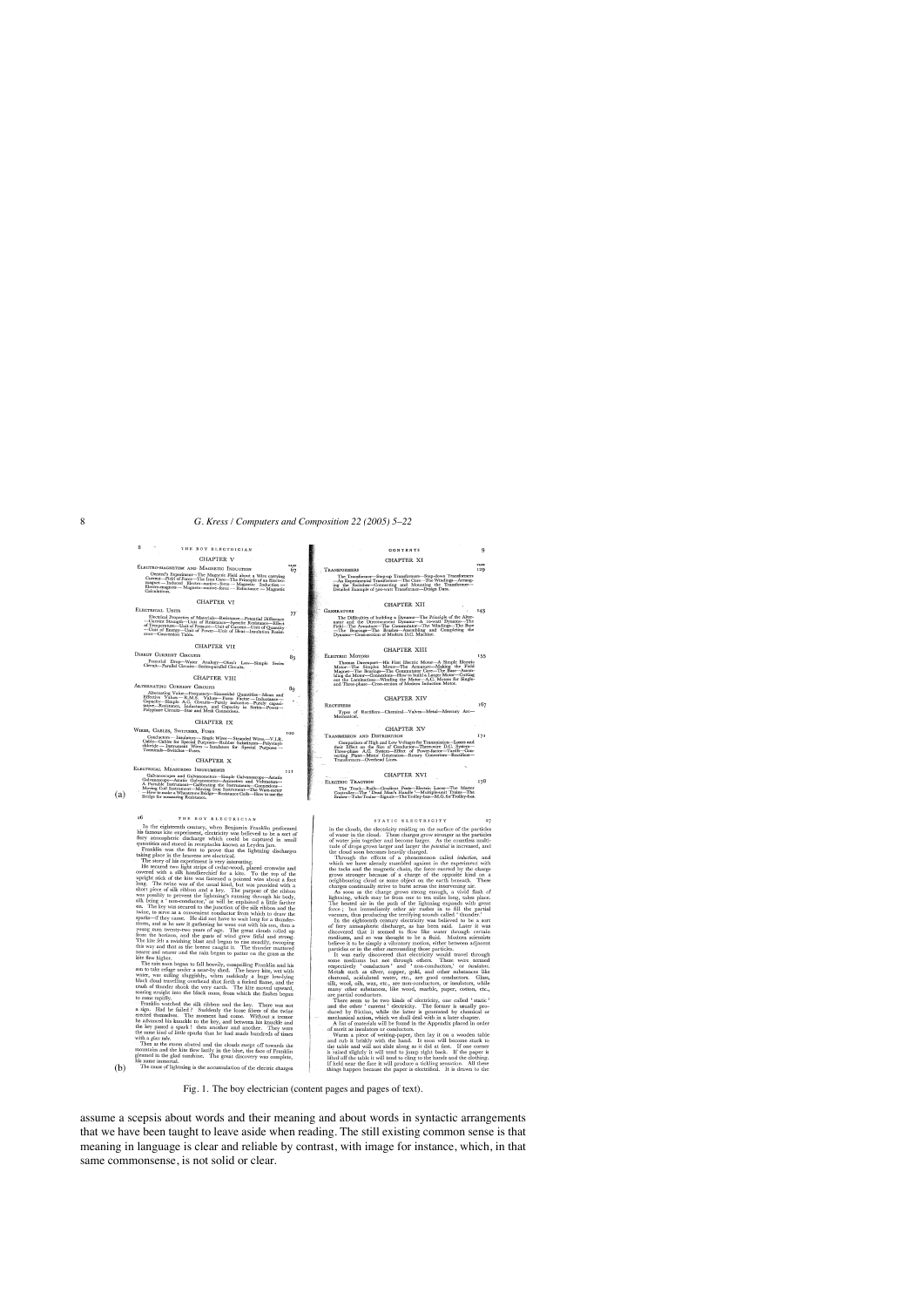So in the example above, we can start on the first line, with the locative and/or spatial preposition "in" and its metaphoric use here in a temporal environment; moving to the definite article "the" that seems so clear, yet is clear only in specific cultural contexts (for example, is what is meant "the" Chinese 18th century? or that of the Mayan calendar?) to the nominal *18th century* the obvious question "When in that century?"—"All throughout the century?" "At the beginning?" "Towards the end?"

Roland [Barthes \(1977\)](#page-17-0) interestingly addressed this issue of the relative power of author or reader in 1968, in the context of a much wider challenge to power at that time. Theories of reading—as of language more widely—are ready, available, metaphors of the social. In reading the traditional page, the reader has to follow the strict order established by the writer while needing to interpret the word-signifiers, turning them into her or his signs. To illustrate the quantum change, the result of the changes mentioned earlier, here is a contemporary example:

As late as 1992, the Institute of Education (IoE), where I now work, represented itself in its prospectus in much the way as *The Boy Electrician*. What was being represented was the structure of the institution, its departments and units, its courses, and the regulations pertaining to them. The order was that of the institution, and the knowledge was that of the institution: why it could do that and why it was similar in its social and/or semiotic principles to those of *The Boy Electrician* is that the assumption—entirely implicitly made and held—was that the structure of the institution and of its knowledge were identical with the needs of the life-worlds of the individuals who might come to it as its students. Readers were assumed to adapt to that order in their reading and then in the manner of their interaction with the institution.

Writing was the dominant mode in the prospectus, though there were some (black and white) images. The current home page is profoundly different. It is not organized following the logic of the traditional written page but following that of the image-based logic of contemporary pages. Tellingly and more significantly, this page has thirteen distinct entry points where the 1992 page had one. We can rightly ask what the significance of that might be. My explanation has to do with the notion of order: The traditional page had one entry point—though being so naturalized by centuries-long convention, it was not even noticeable as a feature. It was an entry point given by convention and used by the author (and the readers), who, remember, knew about the world of the audience. Access to the power of authorship was strictly governed. Here, on the webpage, the presence of thirteen entry points speaks of a very different principle: the author(s) of this page clearly have in mind that visitors will come to this page from quite different cultural and social spaces, in differing ways, and with differing interests, not necessarily known to or knowable by the maker(s) of the page. There is no pregiven, no clearly discernible reading path, either of the home page or of each individual page, or of the site as a whole (the issue of navigation, where maps are relatively unreliable).

The existence of the different entry points speaks of a sense of insecurity about the visitors, a feeling of fragmentation of the audience—who now are no longer just readers but visitors, a quite different action being implied in the change of name.

The organizing principle of this new page is the (assumed) shape of the life-worlds of potential visitors and the interests that arise out of their life-worlds. What the visitors come to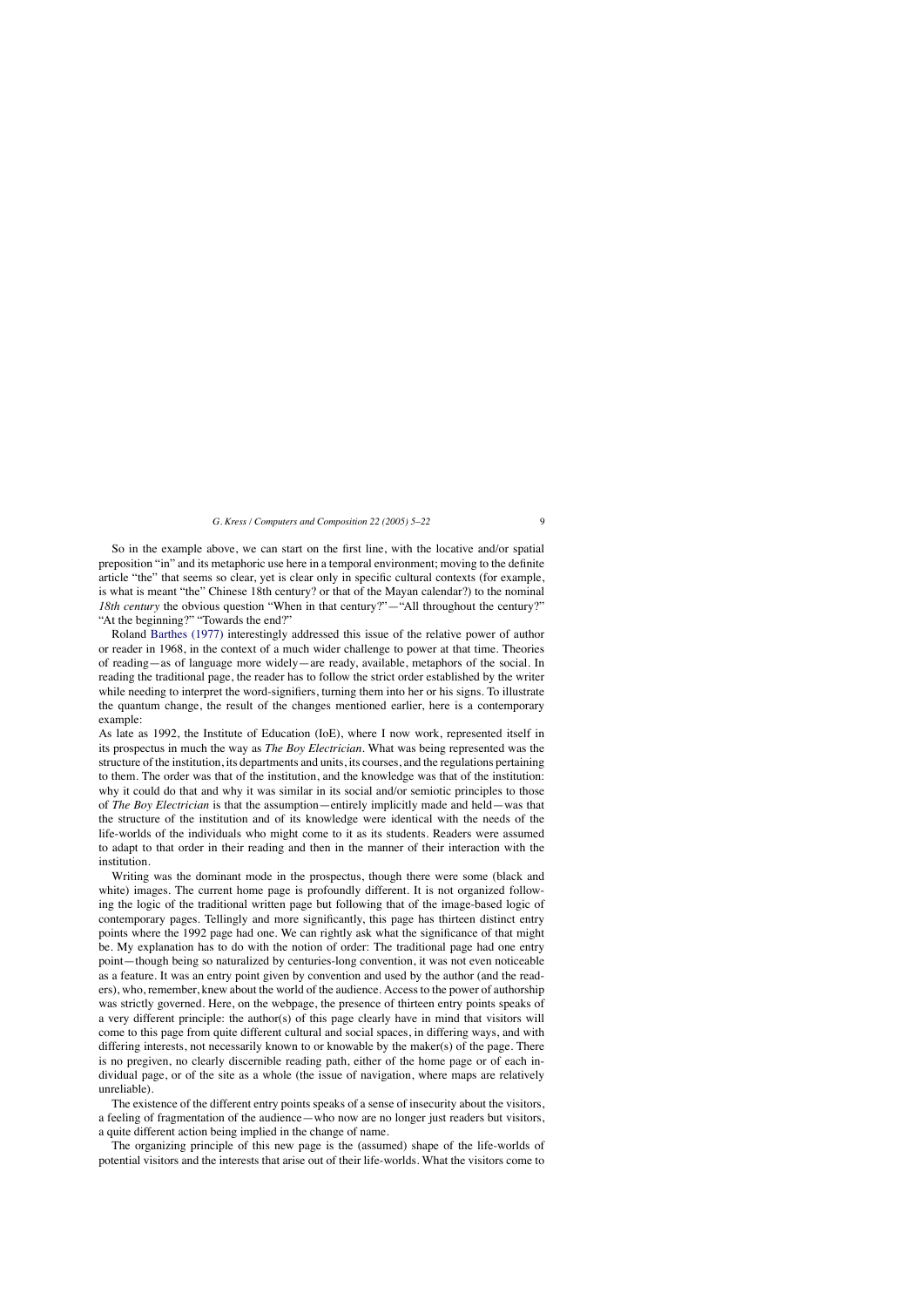#### Postgraduate Certificate in Education

#### ible for Initial Trai Tutor respo

**Qualifications For Entre** 

**MORSCirc** .<br>1guage and Ir<br>|uivalent], A C

 $(a)$ 

#### **Course of Study**

dy, dosig<br>sany of the

ach

nn e

as as may be dote

inte Corrificate in Educa n a school. Particular attention v<br>mplementation of the National C

o courses are supliable:

fles This

Co mputing, Mathe stics and  $\epsilon$ ce vics The cor



 $(b)$ 

Fig. 2. IoE prospectus and IoE homepage.

find is not knowledge but information; in this new semiotic world, it is the readers who fashion their own knowledge, from information supplied by the makers of the site. That corresponds to a profound change in the situation of authors, readers and knowledge: "Information is material which [sic] is selected by individuals to be transformed by them into knowledge to solve a problem in their life-world" (Böck, 2002, 2004). The order of this page and of the whole site is open—I won't even say relatively open, because even though the site and its potentials are constructed and structured and the designers of the site imagine the possibilities of reading, they are not enforced and the possibilities are large.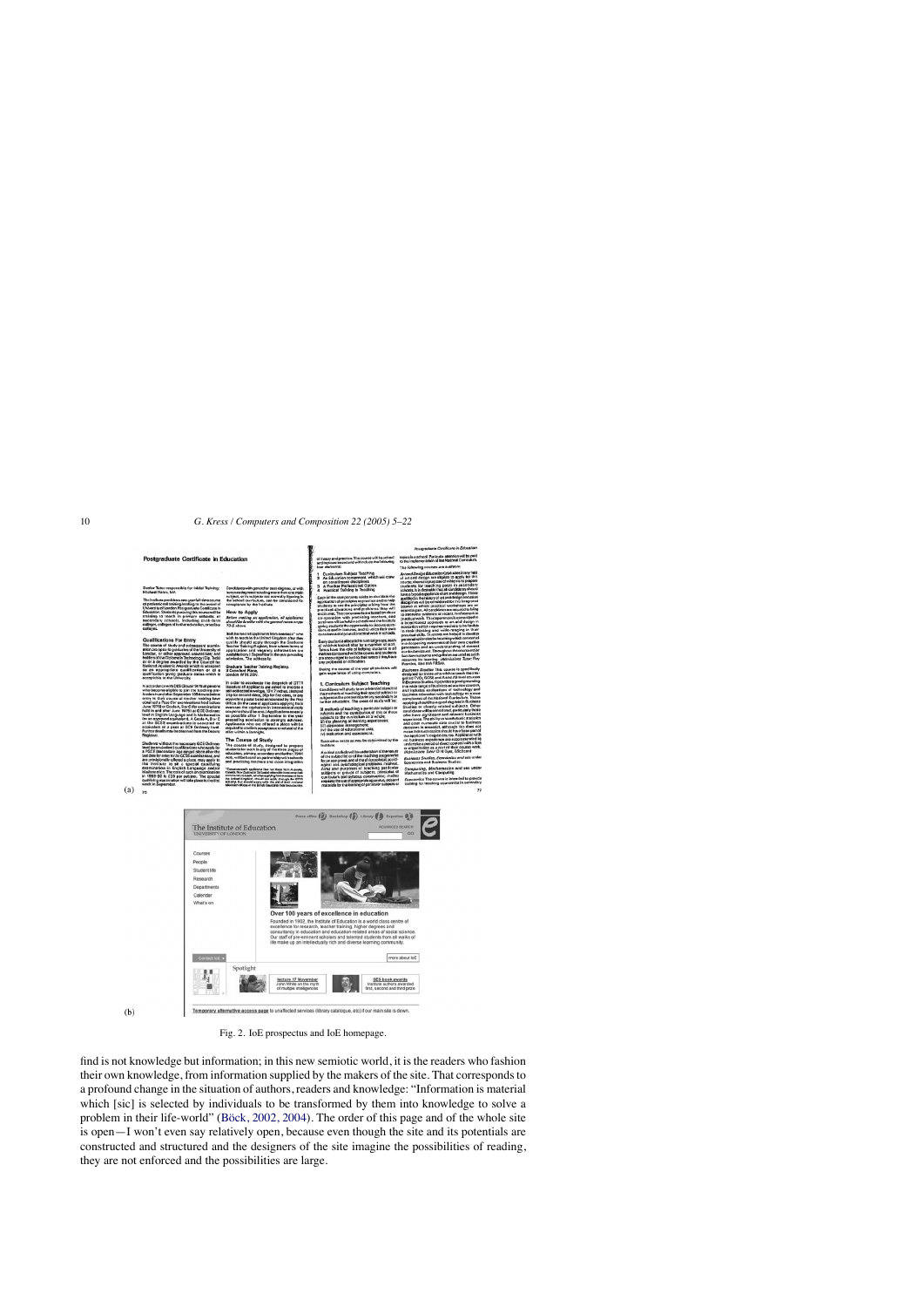The principle of design underlying the IoE website is now the semiotically increasingly dominant one: The (imagined) interests of the visitors provide the principles for and of the ordering and/or structuring of the message-entities (it is not clear whether the use of the term page is still useful and apt, or whether it has now become too metaphorical not to be a problem) [\(Kress, 2003\).](#page-17-0) This is so not only with websites (and their pages) but is increasingly becoming the case with paper-based media—whether newspapers, books and particularly information books [\(Moss, 2001\),](#page-17-0) magazines but also television screens in differing genres of programming. We might summarize some of the changes in this way:

# **1929** (publication year of *The Boy Electrician*) and **1992** (publication year of *IoE Prospectus*)

- Given order, order designed by author.
- Page and book with single entry point.
- Knowledge produced by author on behalf of the audience.
- Author knows the life-world of audience and its requirements.
- Reading path fixed (though "naturalized" and hence invisible).
- Author fixes reader's "point of departure".
- Writing dominates the organization of the page.
- Writing is the dominant mode for the presentation of material (image as illustration).
- Use of mode governed by long-established convention: canonical use of modes.

# **2004**

- Open order, order designed by reader.
- "Page" site with multiple entry points.
- Knowledge produced by visitor/reader in accord with the needs of their life-world.
- Page and/or message designers imagine the assumed characteristic of the life-world of their audience.
- Reading path designed by reader and/or visitor.
- Reader designs/selects her/his point of departure.
- Image dominates the organization of the "page".
- Image and writing potentially co-equal for the presentation of material.
- Use of mode governed by "aptness", insecurity about or absence of canonical modes.

There are revealing changes in vocabulary: for instance, from write (and read) to design; from reader to visitor, from page and/or text to message-entity; and others no doubt. And there are equally revealing changes in the principles of representation and organization: from the densely printed (relatively) mono-modal page to the multimodal screen and the new pages; from the conventions of page production to the mode of layout; from writing as dominant to image as dominant.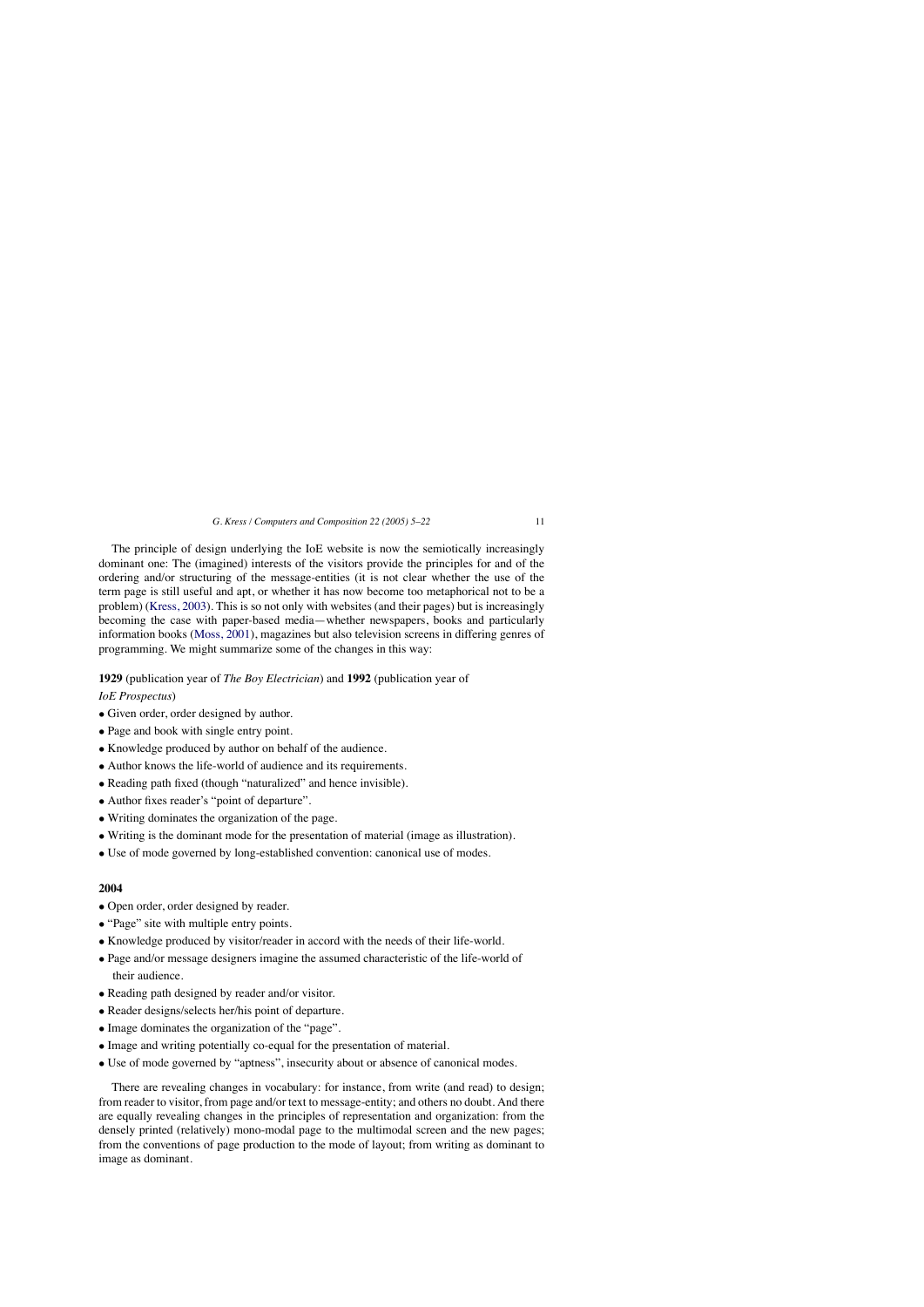# **3. "Affordances": Logics of modes; principles of ordering, and wording versus description**

In an attempt to gain new insight into possibilities for representing, multimodal descriptions—and multimodal semiotics in particular—have turned away from the enchantment of linguistics with abstraction that had dominated the 20th century. That it had been a response to the prestige and power of the natural sciences and tried to turn linguistic phenomena as near as might be achieved into a resemblance of those that would mirror the phenomena of the natural sciences. By contrast, the emphasis in multimodal work is very much on the materiality of the resources for representation. One consequence is that a concept such as language is itself beginning to lose its plausibility, for at least two reasons: On the one hand, the material differences between speech and writing are so significant as to lead to real differences in the potentials of each for representation, a difference that can hardly be subsumed and accommodated under the one label; on the other hand, speech and writing are themselves composed of such diverse phenomena as to make it difficult to regard each as a unified, homogeneous resource. If we ask, "what do pitch-variation, syntax, vowel quality, energy variations (producing loudness and softness), lexis or textual organization actually share in common features?" then the answer, I take it, is "nothing". These are features—and the same kind of question can be asked of writing—of entirely different nature held together by the device of "grammar", a construct used to clamp together a set of diverse phenomena to produce the complex and diverse resources for representation that we call speech and writing. "Language", a label used to unify such already internally diverse resources, is, in that context, simply an abstraction of doubtful usefulness.

This then leaves the task of finding principles that will show the "affordances", distinct potentials and limitations for representation of the various modes. I use the term logics based on the difference in organization using the possibilities of time and organization using the possibilities of space. Each rests on the material specificity of modes. Speech uses the material of sound—perturbations, changes of pressure, in the air, received and/or interpreted as sound by the ear. This happens in time: alternations in pressure (as well as pitch variation—changes in the frequency of vibration of the vocal cords) take place in temporal succession. One sound happens after another, in language one word after another, one clause after another. Time and sequence in time provide the organizing principle for making meaning. Sequence is used to make meaning; being first has the potential to mean something other than being second or being last.

The meaning attached to first and second and last depends on the culture that has fashioned this resource into syntax and texture. Being first may mean being first in the speaker's attention (the theme of a sentence), or being first in power (the actor in a transitive clause), or being cause of an action, and no doubt many other possibilities. In a sentence such as "Jeremy married Amantha", Jeremy might be occupying first position because he is actor in this action and/or event, or because he is the one who was responsible for this action, or because I am closer to Jeremy as my friend than I am to Amantha; and indeed, he may have been causal in this event. In the two sentences "The sun rose and the mists dissolved" and "The mists dissolved and the sun rose", one clause rather than the other being first has effects on meaning: Not only is a causal relation implied, but there is a suggested shift in worlds: one the everyday world of everyday meteorological events, and the other the mystical world of mystery or fairy tale.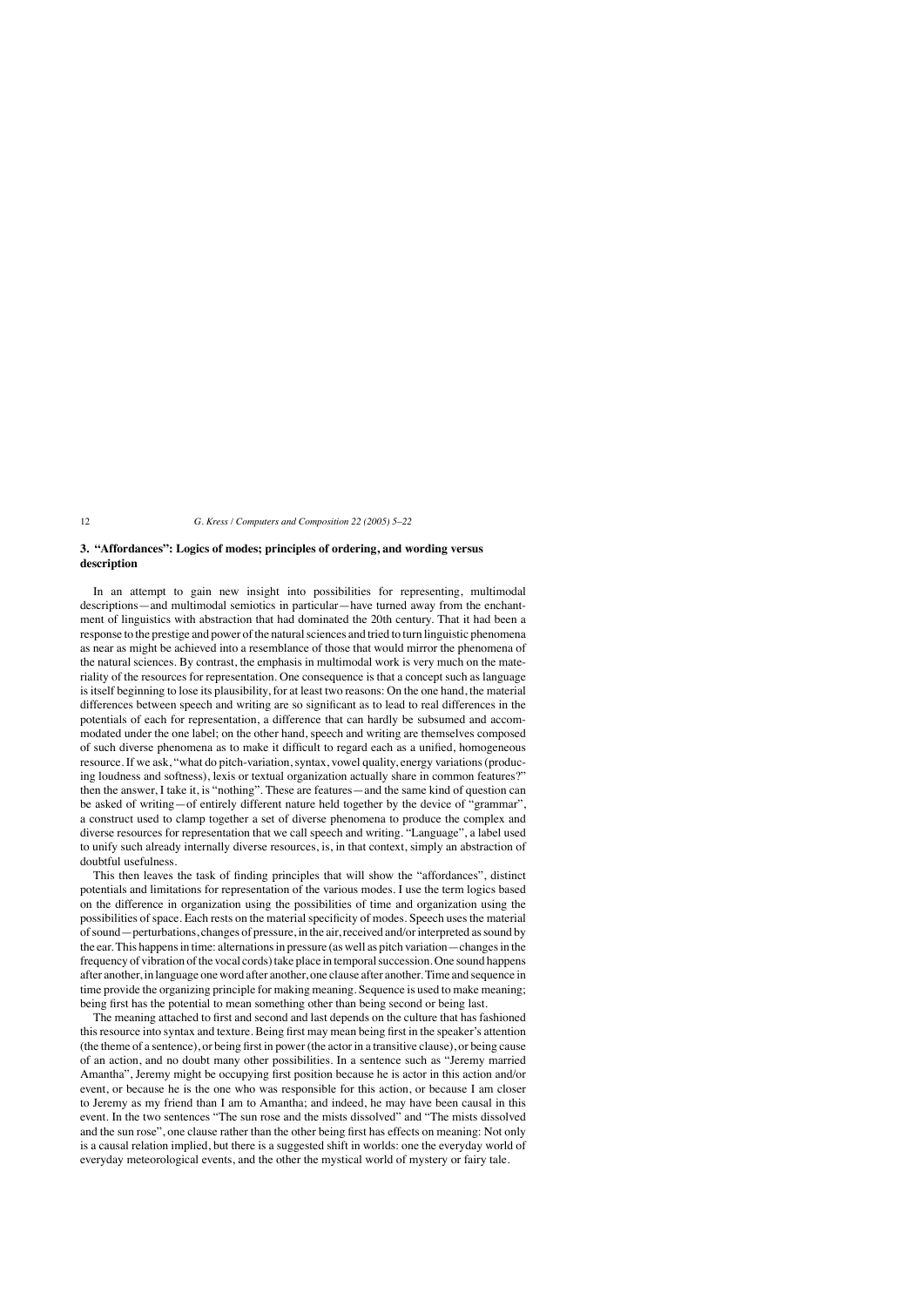<span id="page-8-0"></span>Sequence has effects for authorship and for reading. Hearers (and readers to a somewhat lesser extent) depend on the "unfolding", the revealing of elements one after the other to be able to make sense of the whole. This gives authors a specific power: readers are dependent—at least in their initial hearing and reading—on sequence and on sequential uncovering. It is the author's order, as mentioned earlier, that dominates, initially at least. If the hearer or the reader wishes to reorder what has just been said or what has been written, the recording has to be done on the basis of and against the author's prior ordering.

The logic of space works differently: In the message entity (the image), all elements are simultaneously present—even though they were, of course, in many forms of image—in drawing or in painting, though not in photography—placed there in time and even though the viewer traverses the image-elements in time. And so it is the viewer's action that orders the simultaneously present elements in relation to her or his interest. In spatially organized representation, the elements that are chosen for representation are simultaneously present, and it is their spatial arrangement that is used to make (one kind of) meaning (see [Figures 1 and 2\).](#page-3-0)

In Figure 3a Georgia stands on the right hand side of her mother; in Figure 3b she stands between her parents. I will not elaborate any more than I did in relation to the linguistic examples. In Figure 3b Georgia is the centre both of the representation and of the family (she



Fig. 3. (a and b) Georgia's family.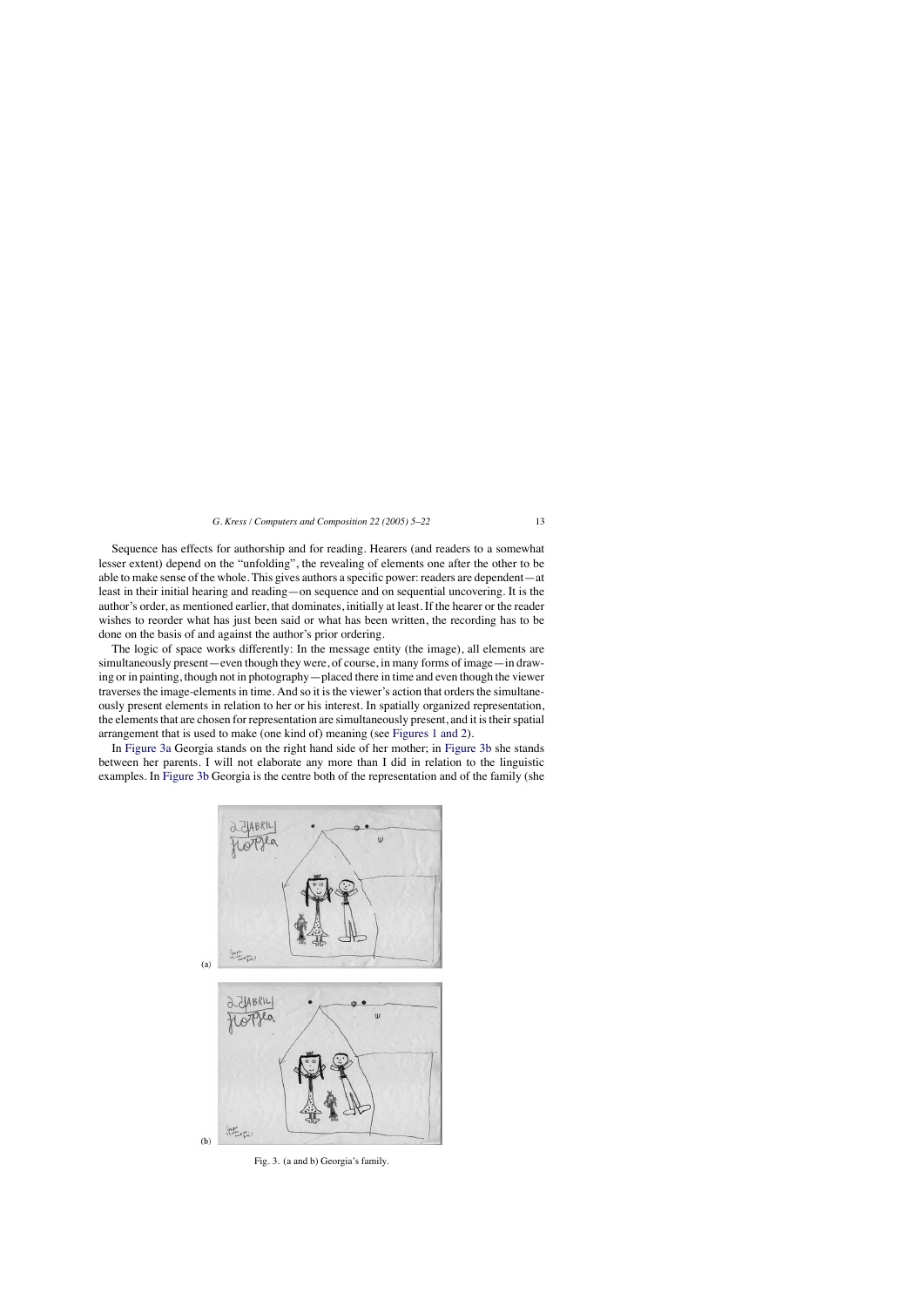was then the only child), framed by her parents; in [Figure 3a](#page-8-0) she is on the outside of the group, though next to one parent—nearer to her mother and consequently more distant from the other. The relations between the three participants in the two images are structured and represented as being profoundly different. The means for making these meanings are the resources of spatial and simultaneous representation. Georgia has used other affordances of the spatial mode: size for instance. In reality, she was, at that time, taller than she has represented herself here; hence, her size is the representation and/or sign of an affective meaning: affectively she sees her parents as so much bigger. She has also used placement in the framed space, so that her father is, so to speak, lifted off the ground by several inches; in reality he was much shorter than his wife, but Georgia's sign endows him with the same height, though remaining accurate about his actual size. Colour is also affectively used: Her mother is drawn as much brighter, much more colourful than her father, more even than she has drawn herself.

The temporal and sequential logic of speech, and, leaning on speech, of writing, lends itself to the representation of actions and events in time; hence, the ubiquity of forms of narrative in human cultures; hence also the ubiquity of the event and action oriented uses of speech and writing. The question asked by speech, and by writing, is: "what were the salient events and in what (temporal) order did they occur?" The spatial and simultaneous logic of imagerepresentation lends itself equally readily to the representation of salient entities and their (spatially expressed) relations. Display is, in respect to its prominence and significance and ubiquity, the analogue of narrative. The question asked by display is: "what were the salient entities in the visually encountered and recollected world, and in what order are they related?"

From these affordances, and from these logics, develop distinct ways of representing the world. In [Figure 4, t](#page-10-0)his is shown in the visual and verbal representation of a day at The British Museum in London. On the day after the visit by a class of 6-year-olds, the teacher asked the class to "write a story and draw a picture of our visit".

This example is entirely typical of the drawings and stories done by the children in this class. The "story"—a recount—is a chronologically ordered sequence of action-like events, realized here as actional clauses. The day, as recollected in the mode of (speech-like) writing was a day of action-events. The picture, by contrast, shows the salient recollected entities: the facade of the British Museum, as the backdrop to the other salient entities, two mummies, symmetrically arranged. This is not a story, not a recount, but a display: What is being displayed is a selection of elements encountered during the visit to the museum and recollected on the following day. The day, as recollected in the mode of image, was a day of encountering significant objects in a particular space. There is no hint of narration.

The logics supply the raw stuff from which principles of ordering and their meanings are derived. The syntax of speech and of writing are developments from and elaborations of these. Similarly, the arrangements of visual representation, which we can also aptly call syntax, are also developments and elaborations from the logic of spatial display.

Materiality goes beyond the logics of modes: The materiality of sound offers potentials, as mentioned earlier, which different cultures have made use of in their different ways, and still do make use of: similarly with the materiality of graphic representation. We can take, as an instance, the matter of framing and investigate how framing is done in temporal and in spatial representations: in sound by pauses and silences, by lengthening, by intensifying and attenuation; with graphic matter through spaces, lines, spatial separation and connection,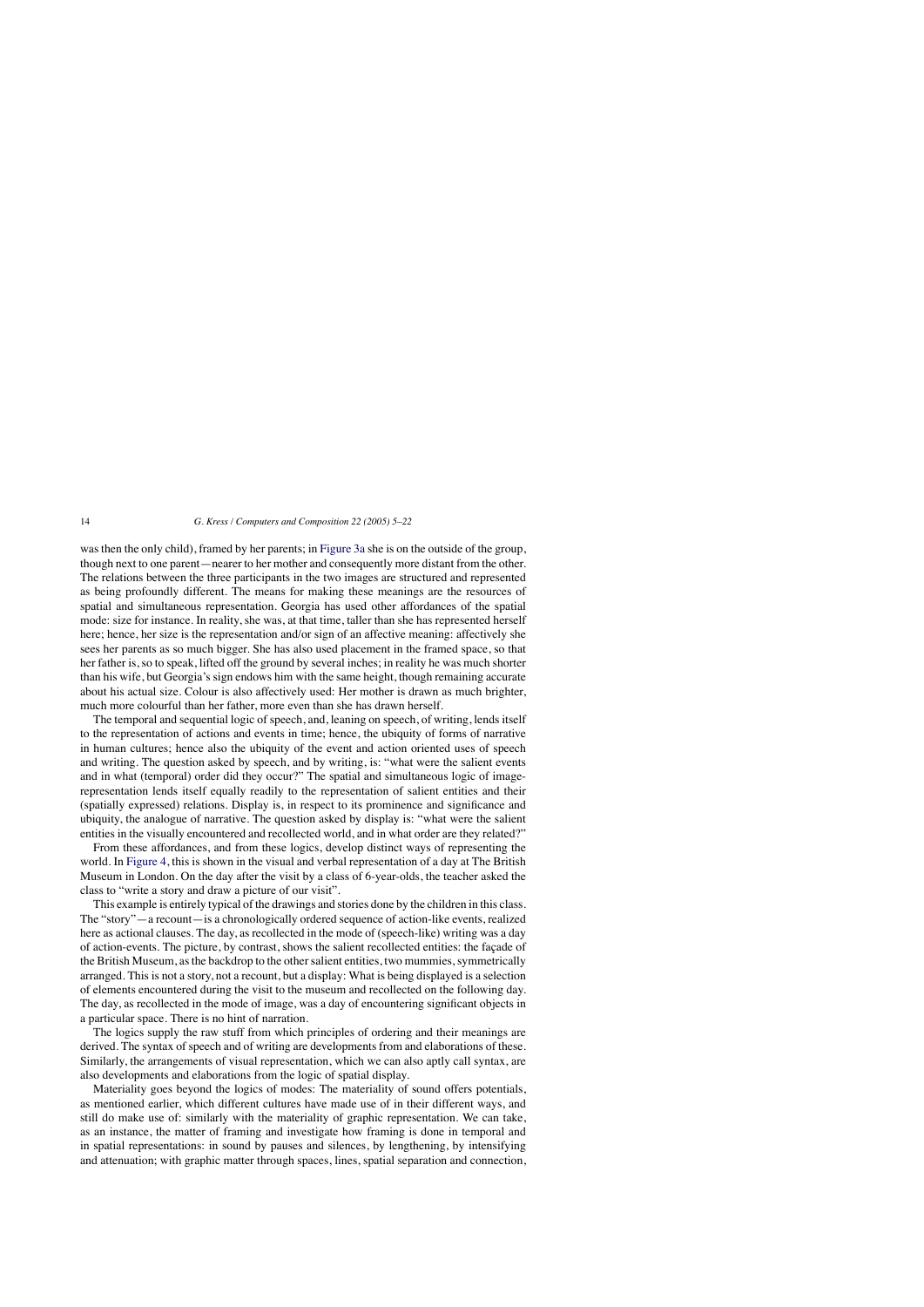<span id="page-10-0"></span>

Fig. 4. Visit to the British Museum.

through punctuation marks of various kinds, colour bands, and so on. Materiality affects the core of representation: In speech through sounds as vocalic or consonantal conjoined into syllables that, when they become joined with meanings, change their character and function to become morphemes.

Speech and writing are, above all, modes founded on words in order, and imagerepresentation is founded on depictions. The crucial difference is that words are highly conventionalised entities, and only exist in that manner. Otherwise, a sound-sequence—once taken out of the environment in which it was used—becomes difficult to interpret. Consequently, the stock of words in any one culture is always finite at anyone moment—though, of course, it is continuously augmented from moment to moment. What is crucial is that if there is no word, then the possibility of representation and communication is ruled out. Only that which is worded can enter into communication; or else, that which is to be represented gets squeezed into the ill-fitting semantic shape of the existing word. Because words rely on convention and on conventional acceptance, words are always general and, therefore, vague. Words being nearly empty of meaning need filling with the hearer and/or reader's meaning. (Semiotically, words are signifiers, not signs: When they are used in representation they become signs—of the maker and of the receiver and/or remaker.)

We treat that as the act of interpretation. With depiction and with images the situation is different: that which I wish to depict I can depict, at the moment at any rate. I can draw whatever I like whenever I like to draw it. Unlike words, depictions are full of meaning; they are always specific. So on the one hand there is a finite stock of words—vague, general, nearly empty of meaning; on the other hand there is an infinitely large potential of depictions—precise,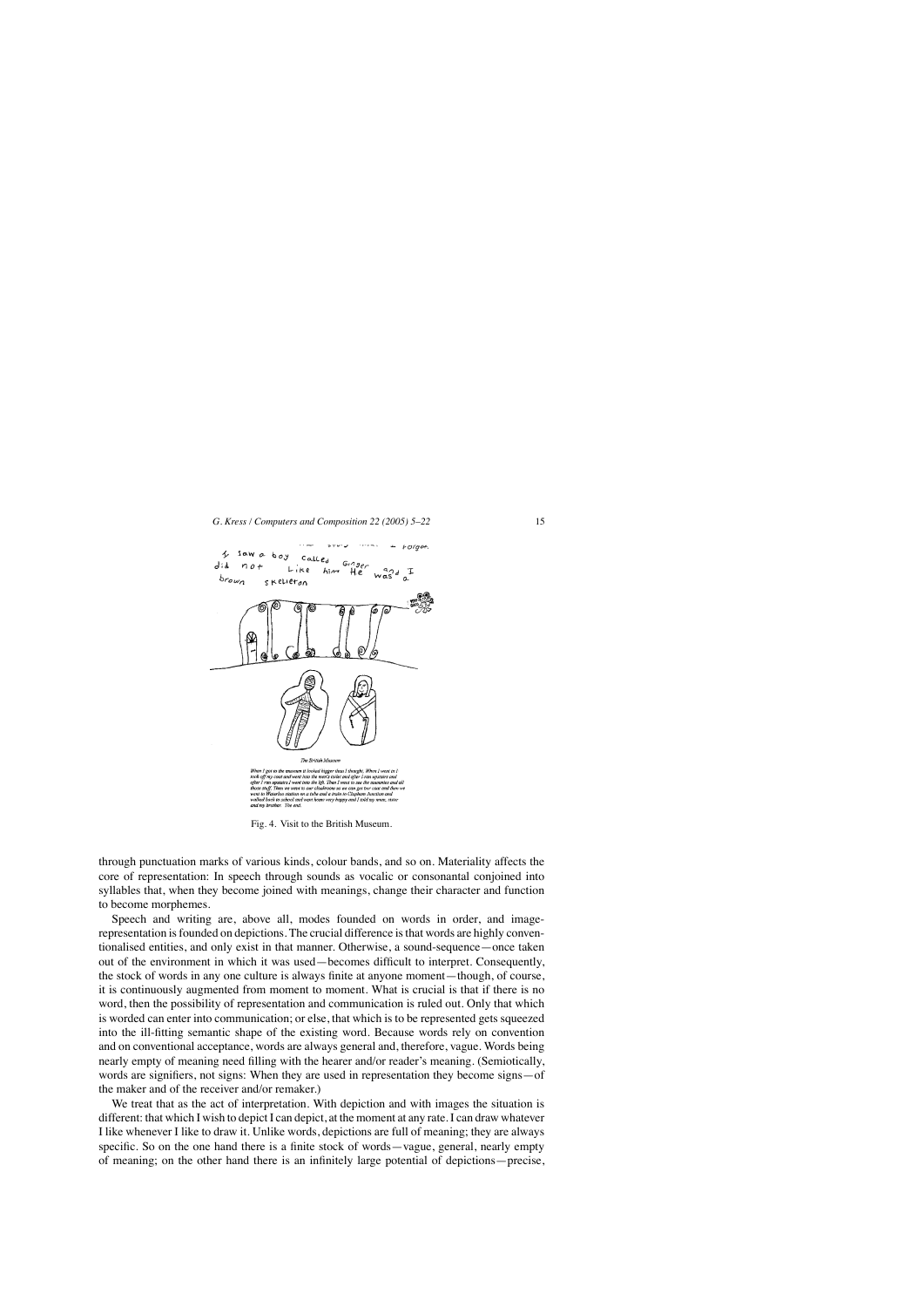specific, and full of meaning. The former tend to occur in the fixed order of syntax, line, page, text; the latter tend to occur in an open order fixed by the reader and/or viewer's interest. This leads to the paradox of speech and writing as having a finite number of open, relatively vague elements in fixed order, and image or depiction having a possibility of infinitely many full, specific elements in an open order.

At this point, and with these tools, we can begin to ask the question of gains and losses, in the move from one mode and its arrangements to another mode and its different arrangements.

A final point to be made here is that of epistemological commitment. It arises from all that I have indicated. A small example will make the point. If I say, "A plant cell has a nucleus", expressing this bit of knowledge through the mode of writing (or speech) I have to relate the entity "plant cell" with the entity "nucleus" via the verb "have". This expresses a relation of possession, of ownership. In many languages, such as English, or French, or Farsi, or Urdu—languages of the Indo-European family—this is unavoidable. I have to use a word expressing a specific kind of relationship between cell and nucleus. When I draw a cell, say to demonstrate what it might be like, on a whiteboard, I will draw a circle-like entity and place a dot somewhere in that circle. I do not have to express anything about the characteristics of the relation between nucleus and cell—the spatial arrangement does that for me. However, anyone looking at the drawing is entitled to infer that where I have placed the dot is where the nucleus is supposed to be. The mode of depiction forces me into an epistemological commitment, different to that which writing also forced me to make. One is about position in a framed space; the other about a type of (named) relation. One asks questions that point towards causality, agency, power; the other asks questions about position in space, about relations of entities in the (framed pictorial) space. One has elements that are vaguely specified; the other elements that are fully specified. One has a fixed order, given by the author; the other a (relatively) open order established and/or designed by the viewer. One is a world in which causality is just about inescapably there; the other a world in which causality barely figures.

Speech and writing tell the world; depiction shows the world. In the one, the order of the world is that given by the author; in the other, the order of the world is yet to be designed (fully and/or definitively) by the viewer. These are not only different positionings in the world and to the world, with different epistemological positions and commitments, they also bestow different powers on the makers and remakers of representations.

# **4. Beyond critique to design: Interest, subjectivity and rhetoric**

Over the last five decades or so, social framings and attitudes to representation have been transformed in response to or in line with social changes. Whereas, in the 1950s there was a clear sense of convention in relation to representation in speech or in writing, where it appeared under labels such as competence, or mastery, and maybe others, such as elegance, etc. In the late 1960s and in the 1970s that sense was replaced by the term critique. Convention is the result of social power over time, expressed in the form of laws and rules. It takes but little work to uncover the homologies that exist between the social conventions and their appearance as linguistic rules. As language can be described as a natural phenomenon, linguistic rules can be described as natural rules, and these natural rules are used as both metaphors for the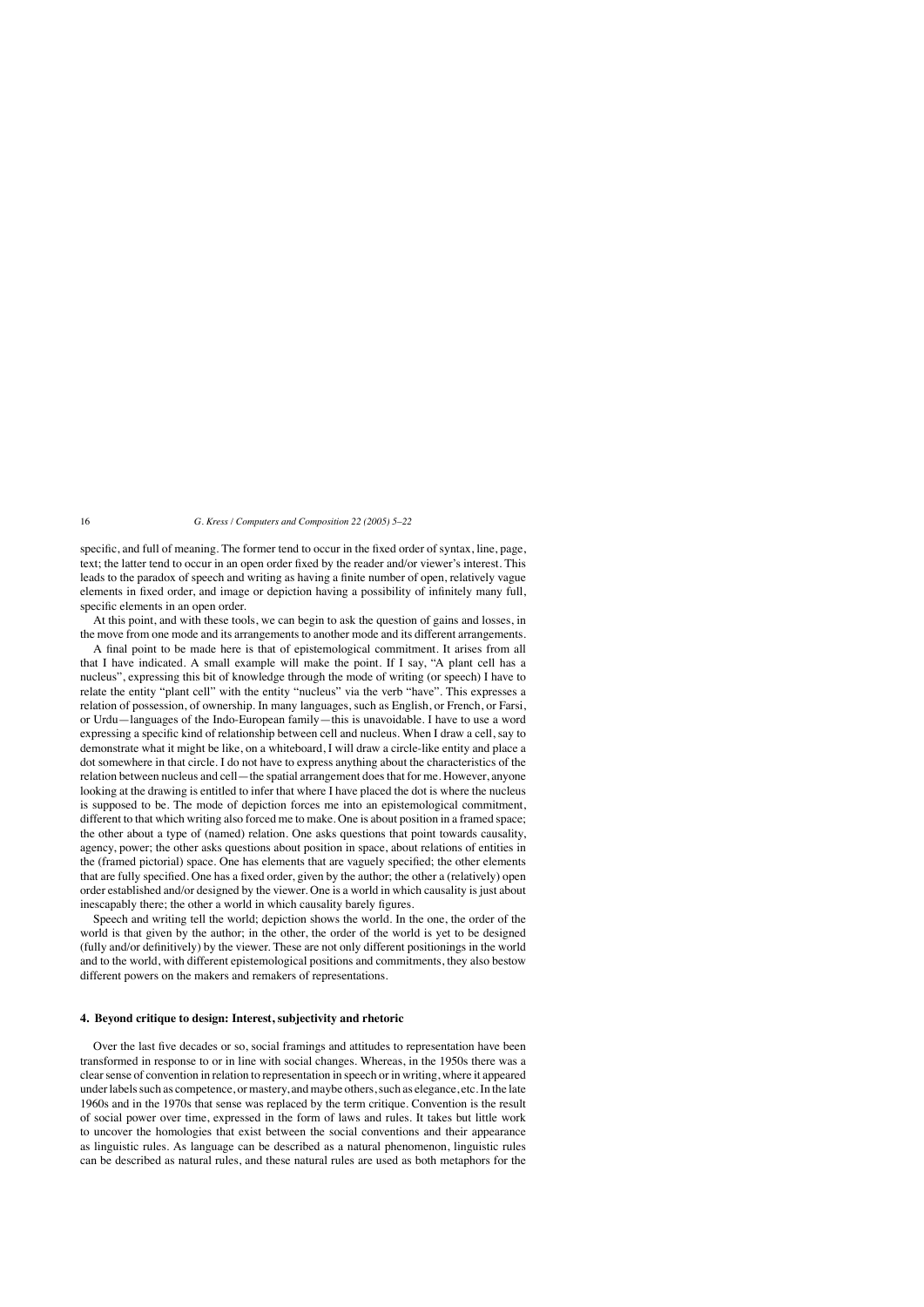social and as means of enforcing the social conventions. Competence is then both social and natural and more potent for seeming the latter rather than the former. Competence expresses a common acceptance and implementation of rules; all those who share the same competence are (naturally and) socially the same.

Critique attempted to unsettle the naturalization of the social and did so particularly through showing the workings of power, whether in representation and communication or elsewhere. However, critique in communication necessarily works on what has been, what is established, and on the agendas of others—it looks back at what has been done by others. It challenges the existing configurations of power and expects that in exposing inequities more equitable social arrangements could be developed. In terms of representation that would amount—at that time when the focus was clearly linguistic—to lessening the effects of power and its realization in linguistic form.

Those who participated in the project of critique in more general terms had the intention of bringing systems and structures into crisis: that was, of course, very much the climate of the times, even though paradoxically it happened when the system had already come into crisis. In retrospect it is clear that aspects of the formerly seemingly fixed social arrangements were already creaking and breaking up. Now, in the early part of the 21st century, there is no need for bringing the social into crisis: It decidedly is. Hence, the project of critique seems somewhat beside the point. In the domain of representation and communication, the crisis manifests itself at every point: genres are insecure; canonical forms of representation have come into question; the dominant modes of representation of speech and writing are being pushed to the margins of representation and replaced at the centre by the mode of image and by others. The once dominant paper-based media—the newspaper and the book above all—are giving way to the screen, or, in as far as they remain as powerful media, are shaped in their appearance, form and function by the appearances and forms of the newly powerful, the now mythically and increasingly actually dominant medium of the screen.

As one effect of the social and the representational changes, practices of writing and reading have changed and are changing. In a multimodal text, writing may be central, or it may not; on screens writing may not feature in multimodal texts that use sound-effect and the soundtrack of a musical score, use speech, moving and still images of various kinds. Reading has to be rethought given that the commonsense of what reading is was developed in the era of the unquestioned dominance of writing, in constellation with the unquestioned dominance of the medium of the book.

In many ways, it will repay to look once again at the etymology of the English word "read", and its origins in a family where it meant things like advice (the English "-red-" in the name Ethelred or the "-read-" in the epithet "unready"; or the German word Rat, counsel or advice, but also Rätsel for riddle or mystery). Reading as taking meaning and making meaning from many sources of information, from many different sign-systems, will become the new common sense. But the example of the IoE webpage also shows another crucial change in the meanings of "reading": namely what I have called "reading as design" [\(Kress, 2004\).](#page-17-0) In relation to message entities (texts?) such as that, the reader finds her or his way around the matter presented on that page, and orders it according to principles, as I suggested, that arise from the reader's life-world. In effect, out of material presented (by an author, designer, and/or design-team?) on a page, the reader designs a coherent complex sign that corresponds to the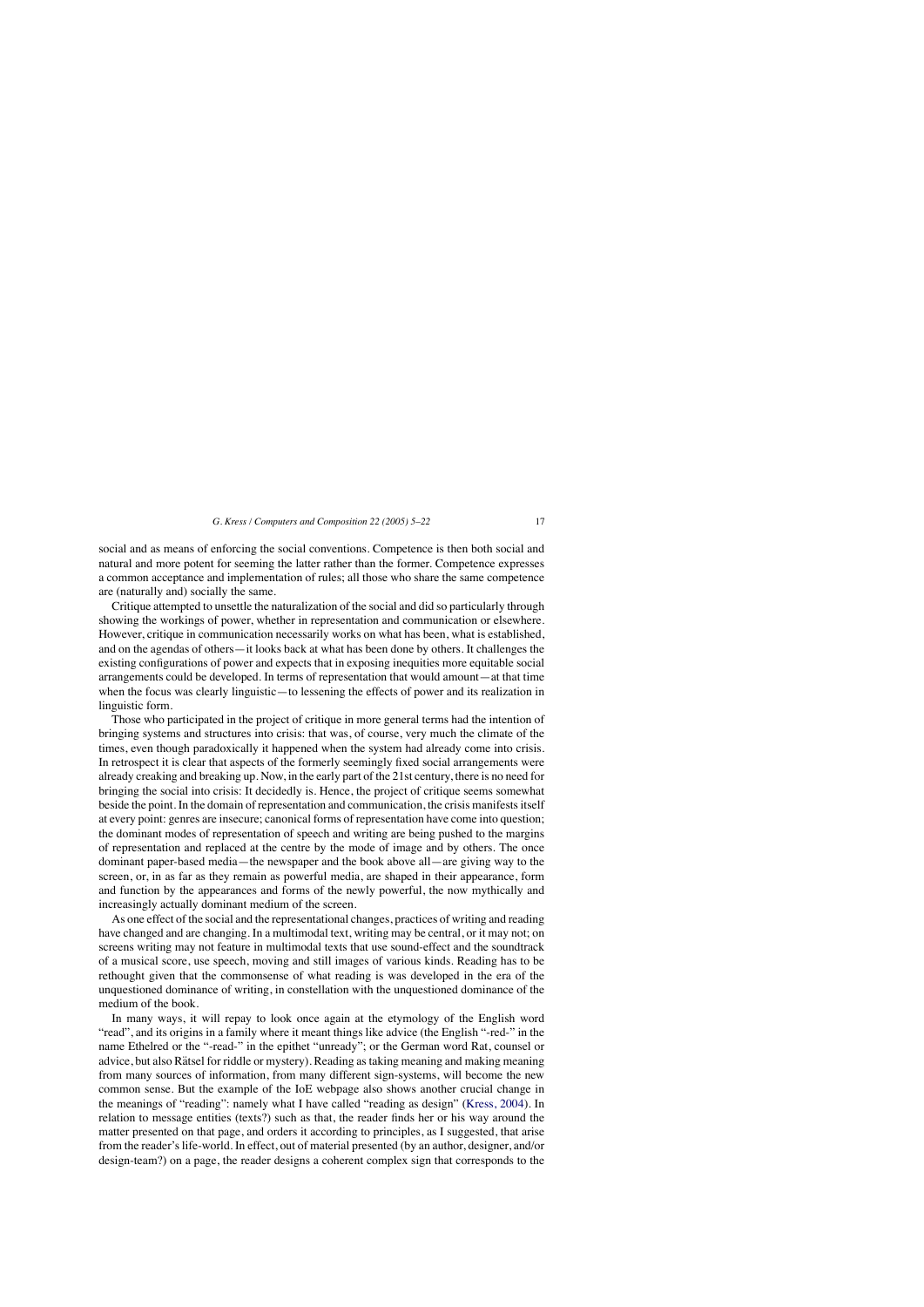needs that she or he has. That is a profoundly different notion of reading than that of decoding, the dominant version for many decades and made iconic by the electrical engineering model of [Claude Shannon and Warren Weaver \(1949\).](#page-17-0)

The new constellation of image and screen—where screen, the contemporary canvas, is dominated by the logic of image—means that the practices of reading becoming dominant are the practices derived from the engagement with image and/or depiction in which the reader designs the meaning from materials made available on the screen—and by transference back to the traditional media—on the new kinds of pages, which are now also organized on these principles and read in line with them.

Where with traditional pages, in the former semiotic landscape, it was the power of the author that ruled, here, it is the interest of the reader, derived from the contingencies and needs of their life-worlds. Of course, this is stating the matter in extreme form: Traditional pages will continue to exist, for a variety of reasons: For one thing, this revolution is generation-related; for another, it inevitably has a power dimension: The elites will continue to use writing as their preferred mode, and hence, the page in its traditional form. And then there is the fact of affordance; representations that rely on the affordance of the mode of speech and writing can now do so for that reason. Stories will continue to be told, and narratives will continue to be written—because the two modes are apt means for doing so. But it is essential to keep an open mind on this. Figure 5 shows a page from W.G. [Sebald's \(1998\)](#page-17-0) novel *The Rings of Saturn*.

One feature of Sebald's novels is that intensely ordinary, banal images appear on the pages. My hunch is that he used them for the reasons that I have hinted at: different forms of engagement with the world, different modes of reading, different pace—out of the temporal, into the spatial.

If the changed notions of reading are bringing about changes in what readers are, then new modal uses and new media are having equally profound effects on writing and on the





Recalling the uncertainty I then felt brings me back to the Argentinian tale I have referred to before, a tale which deals with our attempts to invent secondary or tertiary worlds. The narrator describes dining with Adolfo Bioy Casares in a house in Calle Gaona in Ramos Mejla one evening in 1935. He relates that after dinner they had a long and rambling talk about the writing of a novel that would fly in the face of palpable facts and become 69

Fig. 5. The beach at Walberswick from *The Rings of Saturn*.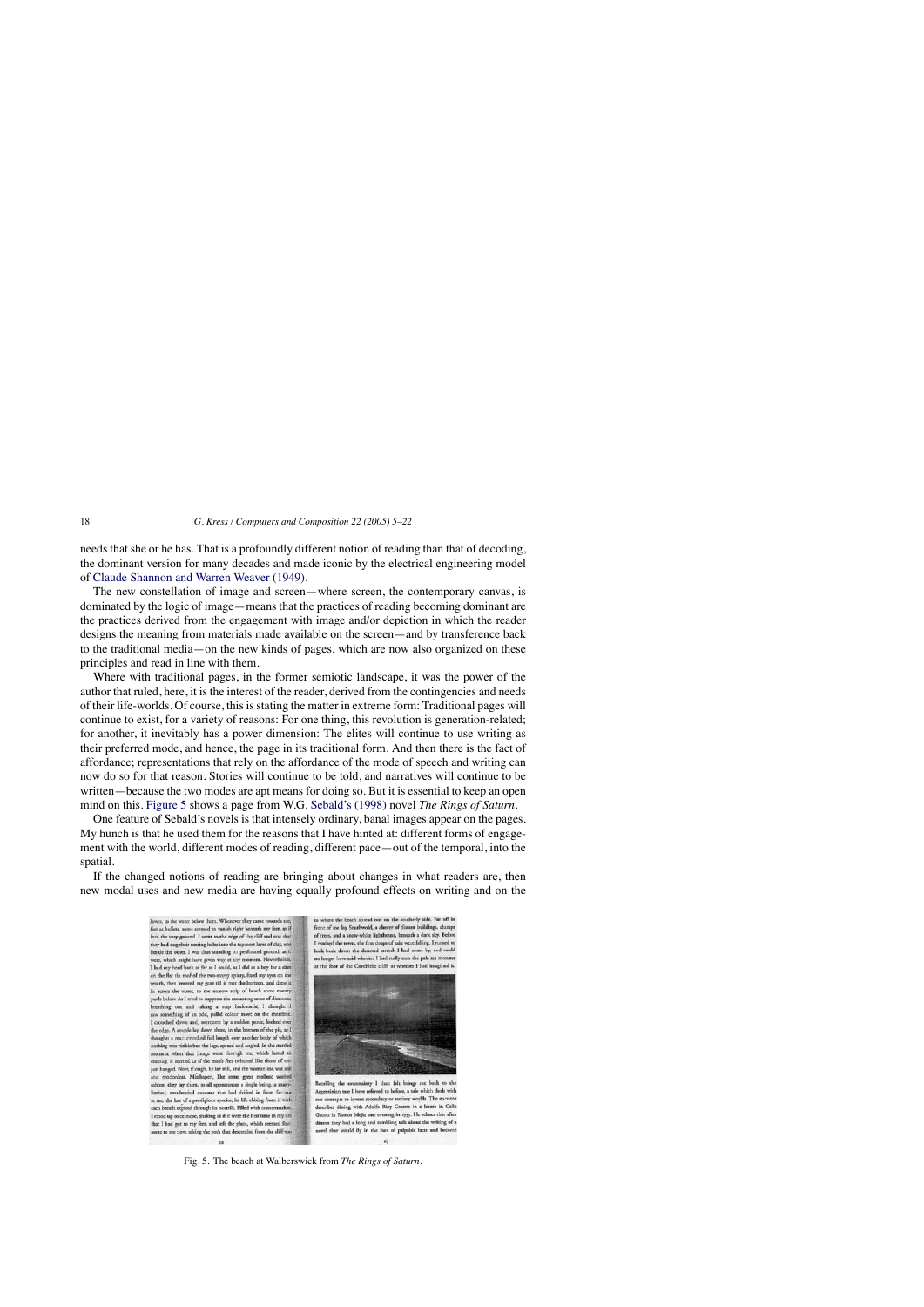notion of author and of authority. The screen offers the facility in ways that the book did not do overtly or concretely offer for the reader to become author, even in the process of reading. I can change the text that comes to me on the screen. My means of disseminating my message are now much like those of other authors. That factor, of course, brings about a radical change to notions of authority: When everyone can be an author authority is severely challenged. The social frames that had supported the figure of the author have disappeared or are disappearing and with that the force of social power that vested authority in the work of the author.

The new media make it possible to use the mode that seems most apt for the purposes of representation and communication: If I need to represent something best done as image I can now do so, similarly with writing. Aptness of mode to the characteristics of that represented is much more a feature now—it is a facility of the new media. Aptness of mode and what is represented is not the only issue: Equally significant now is the aptness of fit between mode and audience. I can now choose the mode according to what I know or might imagine is the preferred mode of the audience I have in mind. This links directly to the crisis in both social framings and in representation: If I can now no longer rely on convention to make my audience take information in modes that are not congenial to them, then questions of my relation to the audience have to become foregrounded, hence the re-emergence over the last two decades of the issue of rhetoric. It is not that rhetorical issues did not exist prior to that, it is that prior to that I could rely on the grooved, habituated forms whether in text-type or in mode or in medium. That certainty is gone; each occasion of representation and communication now becomes one in which the issue of my relation to my audience has to be newly considered and settled on.

The new freedoms for authors and readers bring changes in practices: The question of rhetoric makes my subjectivity in this instance of communication now an issue each time anew. Presenting myself as the appropriate subject for this occasion of communication means that I am each time performing, staging, myself. When there is no stability to authorship or readership that has to be produced each time for this audience, on this occasion. So, whether in choice of genre, in choice of medium or in choice of mode subjectivity is at issue.

[Figure 6](#page-15-0) shows a now entirely usual teaching aid: textbook pages in school science are like that; forty, even thirty years earlier they would have been covered in writing. It is possible to ask the questions I had asked earlier: What does reading mean here? How is this page read? Which mode is dominant? Which mode carries which kind of information? What kinds of information are not focussed on here? What is the reading path—if any? and so on. The question I want to pose here, however, is different: What is the assumed subjectivity of the students to whom not just this aspect of the curriculum but nearly all of science is presented in this manner? And equally, what is the subjectivity of the science teacher who teaches science in this manner? We might imagine an answer by comparing textbook pages of this kind with textbook pages of some forty years ago and ask about implied notions of convention, of competence, of knowledge, and of authority. We would also, of course, need to ask about the subject matter of science itself, when its canonical forms of representation have moved from those of the traditional text-book to those such as here, or equally distinct, to those students now encounter in CD ROMs ([Jewitt, 2003\).](#page-17-0)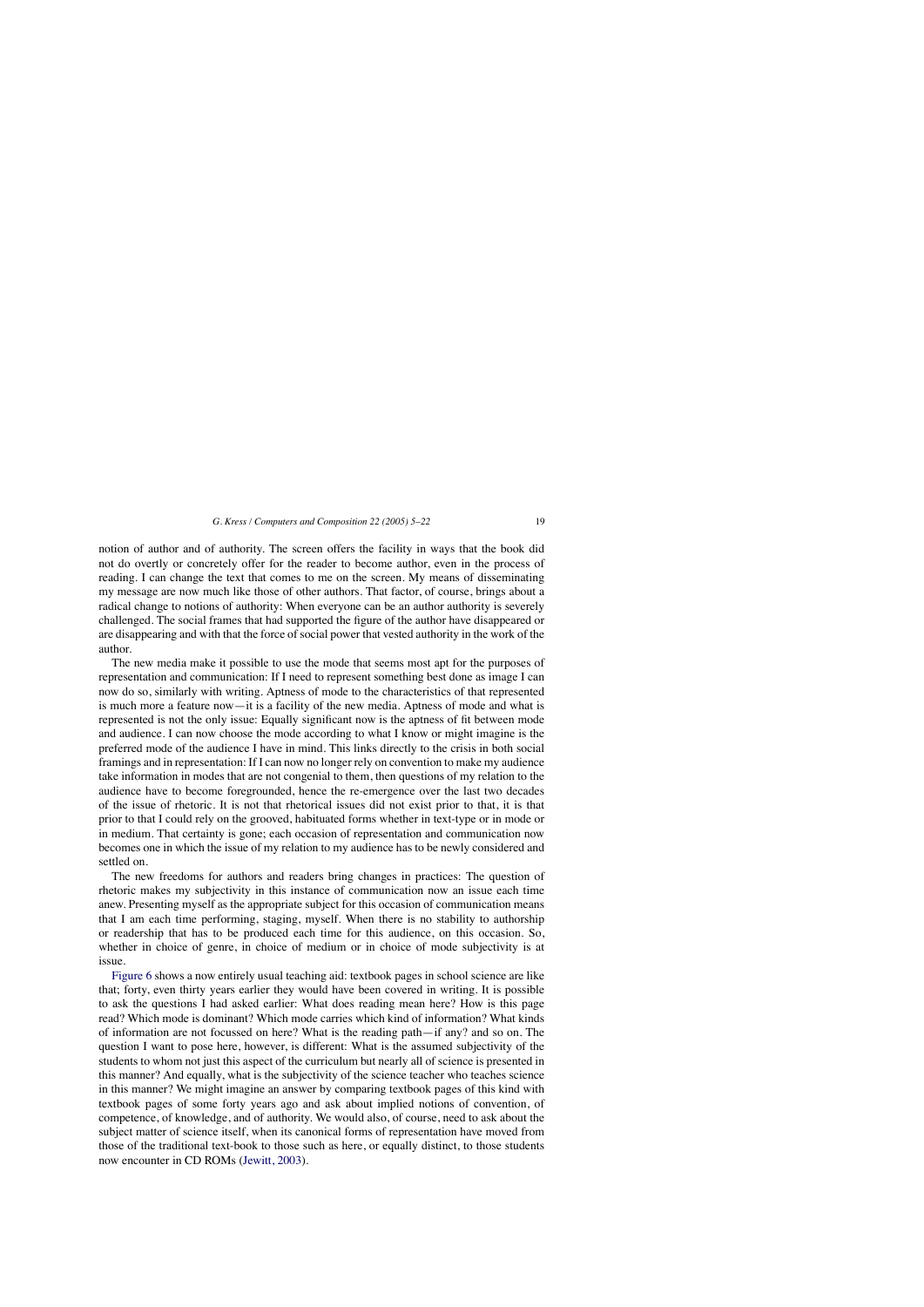<span id="page-15-0"></span>

Fig. 6. The Earth.

# **5. Apt theories of meaning, learning and writing**

It seems clear to me that we cannot continue with existing theories of meaning given the facts of the changes in the social, economic and cultural domain. At the moment, our theories come from the era dominated by notions of conventions and competence, whereas we need theories apt for an era of radical instability. Instead of competence in relation to stable social frames and stable resources for representation, we need the notion of design, which says: In this social and cultural environment, with these demands for communication of these materials, for that audience, with these resources, and given these interests of mine, what is the design that best meets these requirements? Design focuses forward; it assumes that resources are never entirely apt but will need to be transformed in relation to all the contingencies of this environment now and the demands made. The focus on transformation rather than on acquisition makes the designer agentive—in relation to existing socially and culturally made resources, social environments in specific, with the designer's interests in this occasion of design and in relation to that audience (Jewitt & Kress, 2003).

Agency of the individual who has a social history, a present social location, an understanding of the potentials of the resources for communication, and who acts transformationally on the resources environment and, thereby, on self are requirements of communication. Where critique unsettled, design shapes, or has the potential always to shape. It makes individual action central, though always in a field saturated with the past work of others and the present existence of power.

Semiotics does not deal with learning; just as pedagogy or psychology do not deal with signs. However, the process described here is in my view a description of the pro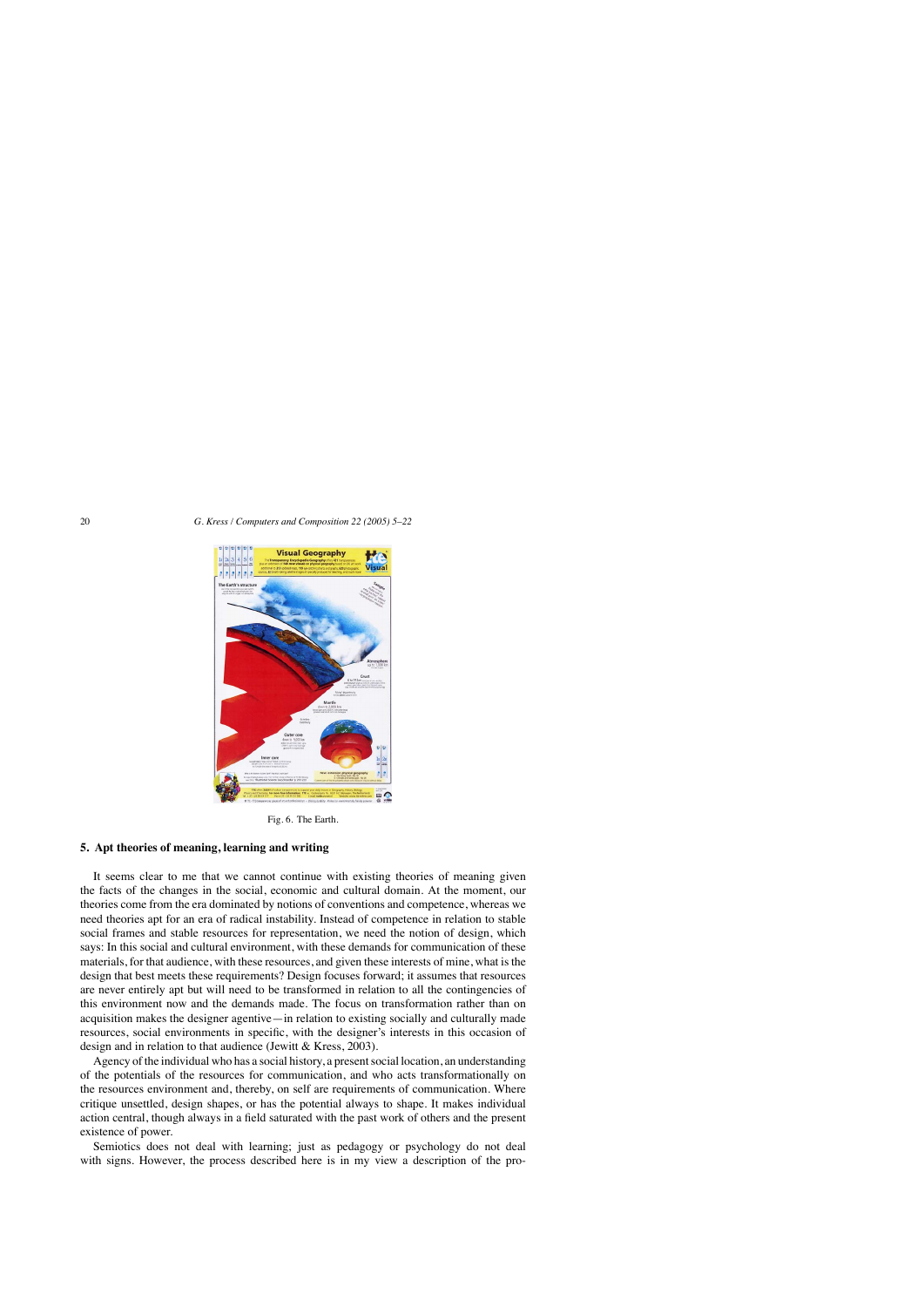cesses of learning: transformative engagement in the world, transformation constantly of the self in that engagement, transformation of the resources for representation outwardly and inwardly.

# **6. Gains and losses**

I have suggested some means for making inroads into the question of gains and losses: focusing both on the material and/or semiotic mean, the modes, and the material communicational means, the media, seeing both necessarily in the context of the larger social and cultural, political and economic environment. This might enable the beginnings of working descriptively and analytically here—whether around social, communicational and/or semiotic categories such as authorship and authority, or epistemological categories such information and knowledge, or semiotic categories such as modes and their affordances, or pedagogic and/or psychological categories such as learning.

Description and analysis is one part of the task. Another, more important part, is the assessment of the social effects of these changes. And even more importantly for me is the question of my own role and my own responsibilities: Do I have a say? Do I have a responsibility not only to describe but also to propose? Do I have the right to oppose? Could I say that these forms that we had—to take a simple example, forms of syntactic complexity such as a complex sentence—are disappearing in this change? But these forms had real effects on what they provided for humans in their engagement with the world, their way of dealing with the world, in terms of conceptual and therefore intellectual power? Could I say that different forms of imagination are fostered and made possible—or some ruled out—by different configurations and uses of modes, and I think that we should strive to be conservatives in some instances and in some respects because these forms of imagination seem one valuable means of being human?

And can I say that depiction is a better means of dealing with much in the world than writing or speech could be? Could I say that the need to be forced into the automatic expression of temporality and causality in speech or writing is something that I not only do not wish but which may be a distortion of the way the world is? Could we have a better physics if image became more dominant? Would the next generation of children actually be much more attuned to truth through the specificity of depiction rather than the vagueness of word? And would it not be a better situation if we could all be authors of apt and accurate representations? And if we took our cue not from conventionally established authority but, equipped with the necessary aesthetic and ethical navigational aids, we were to establish authority and at times even knowledge for ourselves, would that not be a preferable position?

### **Acknowledgment**

I wish to thank Eve Bearn for permission to use the image that forms Figure 4, Visit to the British Museum.